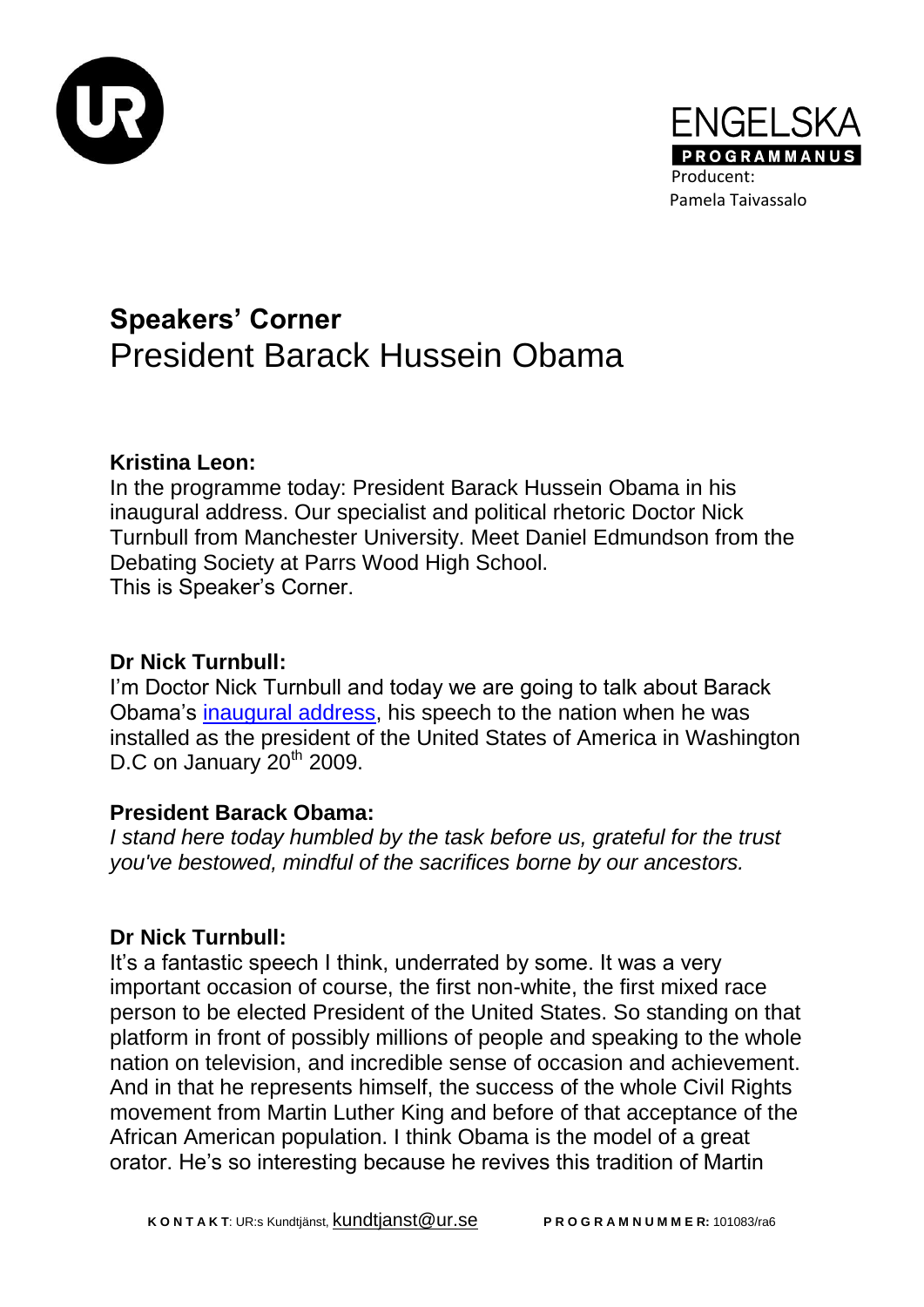



Luther King, of speakers like Churchill and so on, of creating a sense of grandeur. When he speaks he has a beautiful baritone pitch and he modulates the pitch of his voice in a very melodic style of speaking. He also moves the tempo around to create emphasis at different times, it's like being drawn through a piece of music. Really is almost musical the way he speaks, so it's never boring, it's never robotic.

There are familiar cadences and crescendos, and pauses and rushes. But always slightly varied, so the audience is taken along. He has lots of passion, but he doesn't exaggerate too much, less than Martin Luther King because he's the president he has to have a gravitas, an authority. But he does this perfectly well judged I think. He generates not just authority, but a warmth and sincerity which allow the audience to feel empathy with him. And also to trust him. Even his political opponents admitted how well he spoke, in fact they attacked him for being too good as though perhaps he's performing a trick. But in this inaugural address it's very important that he's speaking to the American people at the time of the financial crisis in 2008.

He doesn't give a whole lot of policy prescriptions, what he does is he speaks to their values and he speaks to their history. And their history of work and successful economic production, so he gives metaphors. He talks about work in sweat shops in the past, farms, the settlers of the West, the suffering of the African slaves. He talks about the bravery of soldiers in great battles. Work is the key to overcoming the crisis. And he gives themes that people know, that they can draw on which will inspire them. Inspire them to get to work. And to rebuild jobs and the foundation of their economy.

#### **President Barack Obama:**

*We understand that greatness is never a given. It must be earned. Our journey has never been one of short-cuts or settling for less. It has not been the path for the faint-hearted, for those that prefer leisure over work, or seek only the pleasures of riches and fame. Rather, it has been the risk-takers, the doers, the makers of things -- some celebrated, but more often men and women obscure in their labor -- who have carried us up the long rugged path towards prosperity and freedom.*

*For us, they packed up their few worldly possessions and traveled across oceans in search of a new life. For us, they toiled in sweatshops, and settled the West, endured the lash of the whip, and plowed the hard*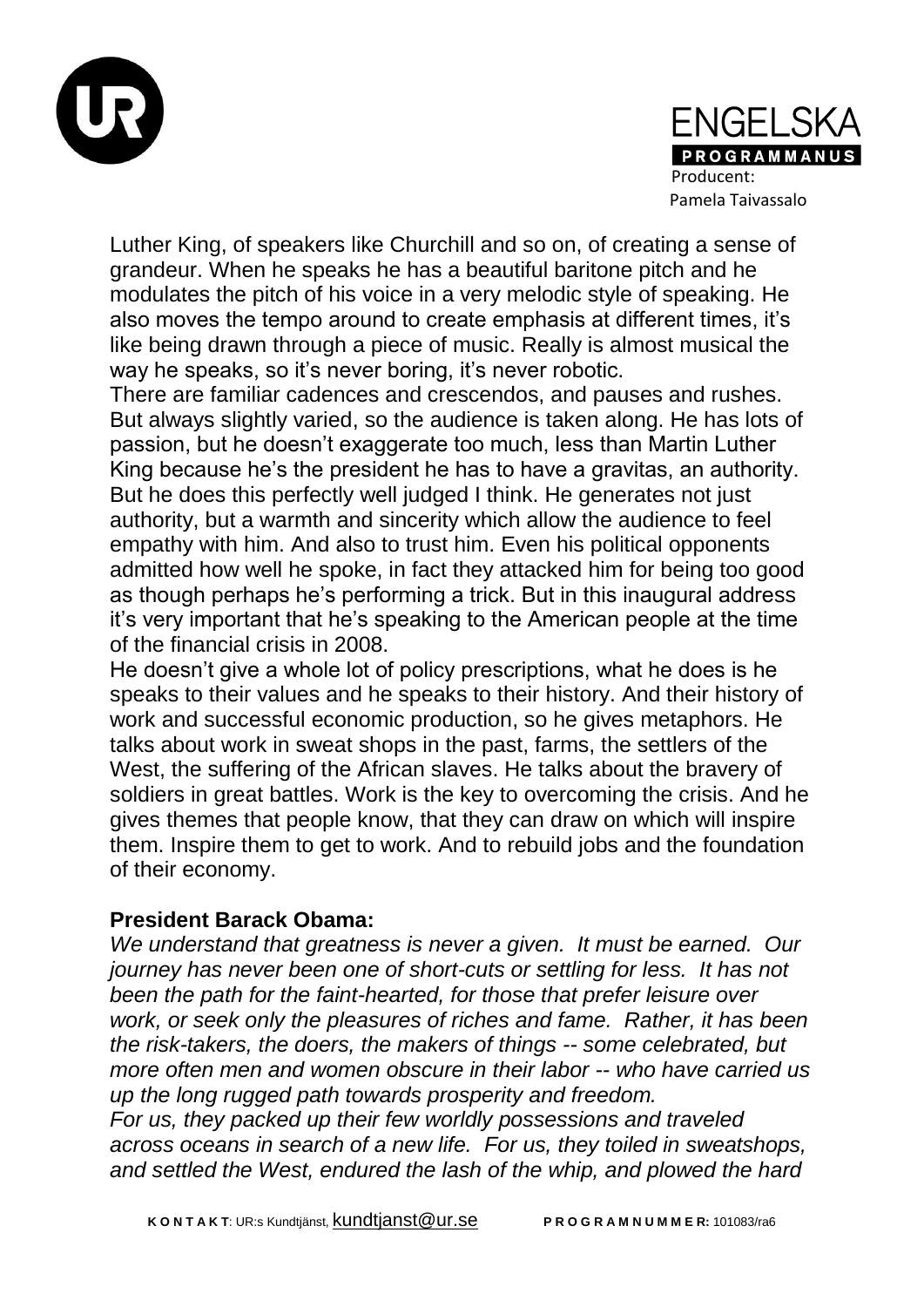



*earth. For us, they fought and died in places like Concord and Gettysburg, Normandy and Khe Sahn.*

*Time and again these men and women struggled and sacrificed and worked till their hands were raw so that we might live a better life. They saw America as bigger than the sum of our individual ambitions, greater than all the differences of birth or wealth or faction.*

*This is the journey we continue today. … Starting today, we must pick ourselves up, dust ourselves off, and begin again the work of remaking America.*

#### **Dr Nick Turnbull:**

He rejects those who doubt the capacity of the government to affect change which is very important at that time. And he says their memories are short but they've forgotten what this country has already done, what free men and women can achieve when imagination is joined to common purpose, necessity to courage. The ground has shifted beneath their feet, he calls their arguments stale and they no longer apply. So he projects this ethos, this radiation of confidence. Great speakers can do this I think. They're acting, when you give a speech, the key thing is to think it's not me, I'm acting as me giving the speech. Free yourself from your own insecurities or maybe your own nervousness of being in front of a crowd and be an actor. Be yourself, acting yourself if you like. That way you can exaggerate some features you may not feel you possess. Another resource Obama gives for tackling the crisis is emotional resources, what we call pathos. So again he gives them concrete examples of things in the past. So he says the kindness to aid a stranger when the levees break and that refers to the hurricane in New Orleans and people's charity towards their neighbours. He talks about the selflessness of workers who'd rather cut their hours than see a friend lose their job and that refers to private firms where people had sacrifice their hours and their salary so that the others employees could stay in their position. He talks about a fire fighter's courage to storm a stairwell filled with smoke, which is about the September  $11<sup>th</sup>$  crisis. So he tells a story and here's a great lesson for speaking. I think all great speeches tell a story that creates a narrative that enables the audience to see your point in a language that they understand.